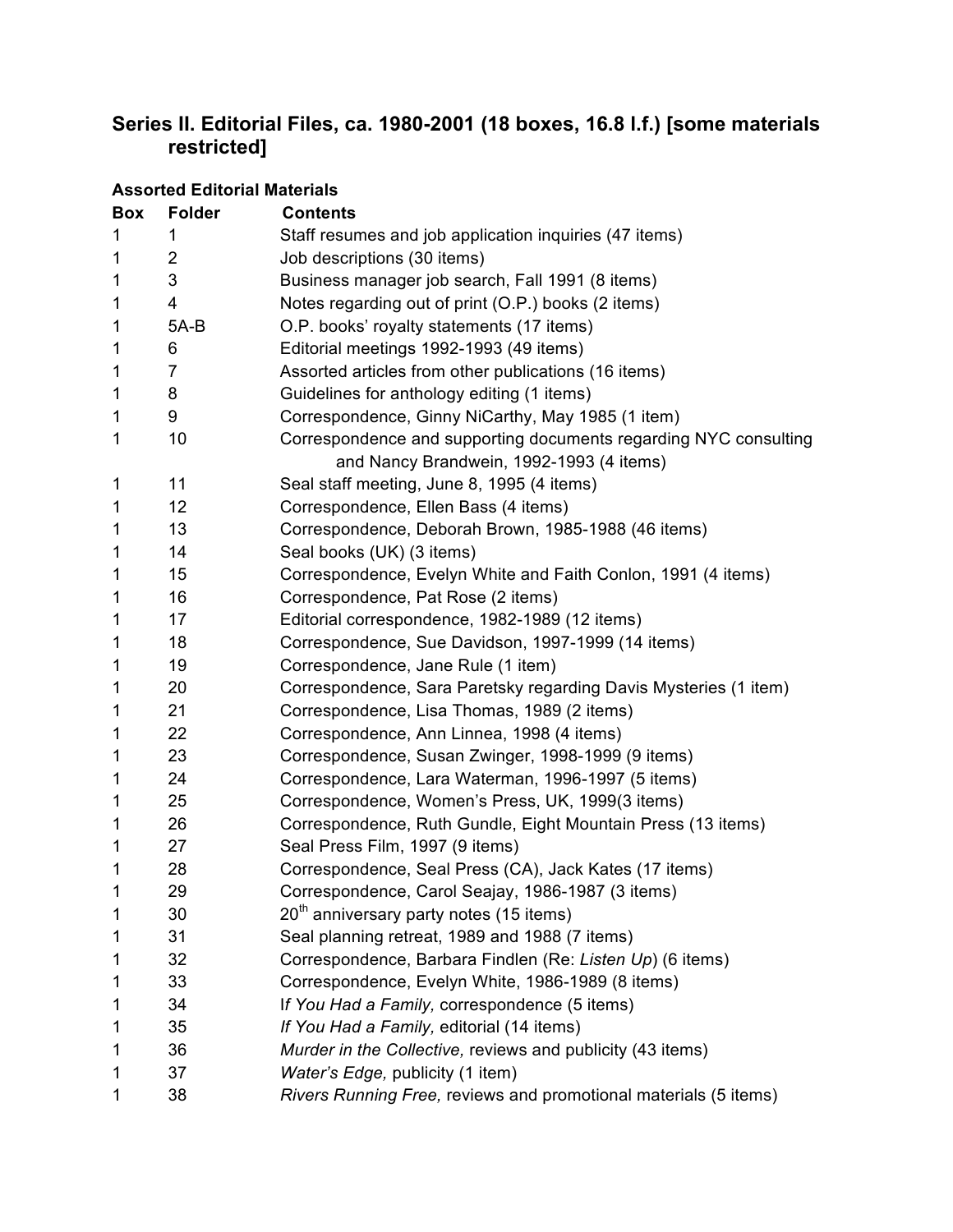| 1                    | 39 | Elisabet Peterzen photographs (3 items)        |
|----------------------|----|------------------------------------------------|
| $\mathbf 1$          | 40 | Fieldwork, promotion (2 items)                 |
| $\mathbf 1$          | 41 | Correspondence, Barbara Smith (2 items)        |
| $\blacktriangleleft$ | 42 | Copper Canyon (2 items)                        |
| $\mathbf 1$          | 43 | The Feminist Press (2 items)                   |
| $\mathbf 1$          | 44 | Firebrand Books (2 items)                      |
| $\mathbf 1$          | 45 | Correspondence, Naiad Press (2 items)          |
| $\blacktriangleleft$ | 46 | Correspondence, Spinsters/ Aunt Lute (5 items) |
| 1                    | 47 | Correspondence, Womyn's Braille Press (1 item) |
|                      | 48 | Correspondence, Cleis (2 items)                |

# **Edited Manuscripts**

| <b>Box</b>     | <b>Folder</b>  | <b>Contents</b>                                                        |
|----------------|----------------|------------------------------------------------------------------------|
| 1              | 49-51          | Parting Company, edited manuscript (1 item)                            |
| 1              | 52-53          | Bruised Hibiscus, first draft (1 item)                                 |
| $\mathbf 1$    | 54             | Reunion, manuscript, December 1998 (1 item)                            |
| 1              | 55-58          | Reunion, manuscript, March 1999 (1 item)                               |
| $\mathbf 1$    | 59             | Restricted Access, edited manuscript (1 of 2) (1 item)                 |
| $\overline{2}$ | 1              | Restricted Access, edited manuscript (2 of 2) (1 item)                 |
| $\overline{c}$ | 2              | Valencia, manuscript (1 item)                                          |
| 2              | 3              | Jovenes, copyedited manuscript (7 items)                               |
| 2              | 4              | Lesbian Couples, (2000 ed.) manuscript, chapters 1-9 (1 item)          |
| $\overline{2}$ | 5              | Lesbian Couples, (2000 ed.) manuscript, chapters 10-end (1 item)       |
| $\overline{2}$ | 6              | The Mother Trip, copyediting notes (4 items)                           |
| $\overline{2}$ | $\overline{7}$ | The Mother Trip (An Hour Alone), manuscript, March 1999 (1 item)       |
| $\overline{2}$ | 8              | The Mother Trip, manuscript, October 1999 (1 item)                     |
| $\overline{c}$ | 9              | Night Bites, copyedited manuscript, part 1 of 2 (1 item)               |
| $\overline{2}$ | 10             | Night Bites, copyedited manuscript, part 2 of 2 (1 item)               |
| $\overline{2}$ | 11             | Night Bites, copyedited notes and "Bloodsport" (3 items)               |
| 2              | 12             | Young Wives' Tales, copyedited manuscript, part 1 of 2 (17 items)      |
| $\overline{2}$ | 13             | Young Wives' Tales, copyedited manuscript, part 2 of 2 (17 items)      |
| $\overline{2}$ | 14             | Young Wives' Tales, unpublished submissions (25 items)                 |
| $\overline{2}$ | 15             | Blessed By Thunder, manuscript (18 items)                              |
| $\overline{2}$ | 16             | Climbing High, copyedited manuscript with author's response (2 items)  |
| 3              | 1              | Climbing High, correspondence (12 items)                               |
| 3              | 2              | Climbing High, map, Mount Everest (2 items)                            |
| 3              | 3              | Paperback copies of Climb and Into Thin Air as references for Climbing |
|                |                | High (2 items)                                                         |
| 3              | 4              | Sweat, manuscript and notes (2 items)                                  |
| 3              | 5              | Working Parts, manuscript (1 item)                                     |
| 3              | 6              | Animal, manuscript, Bledsoe (1 item)                                   |
| 3              | $\overline{7}$ | Bledsoe short stories not in Sweat (12 items)                          |

# **Manuscript and Query Rejections, Sample Requests, 1997-2001**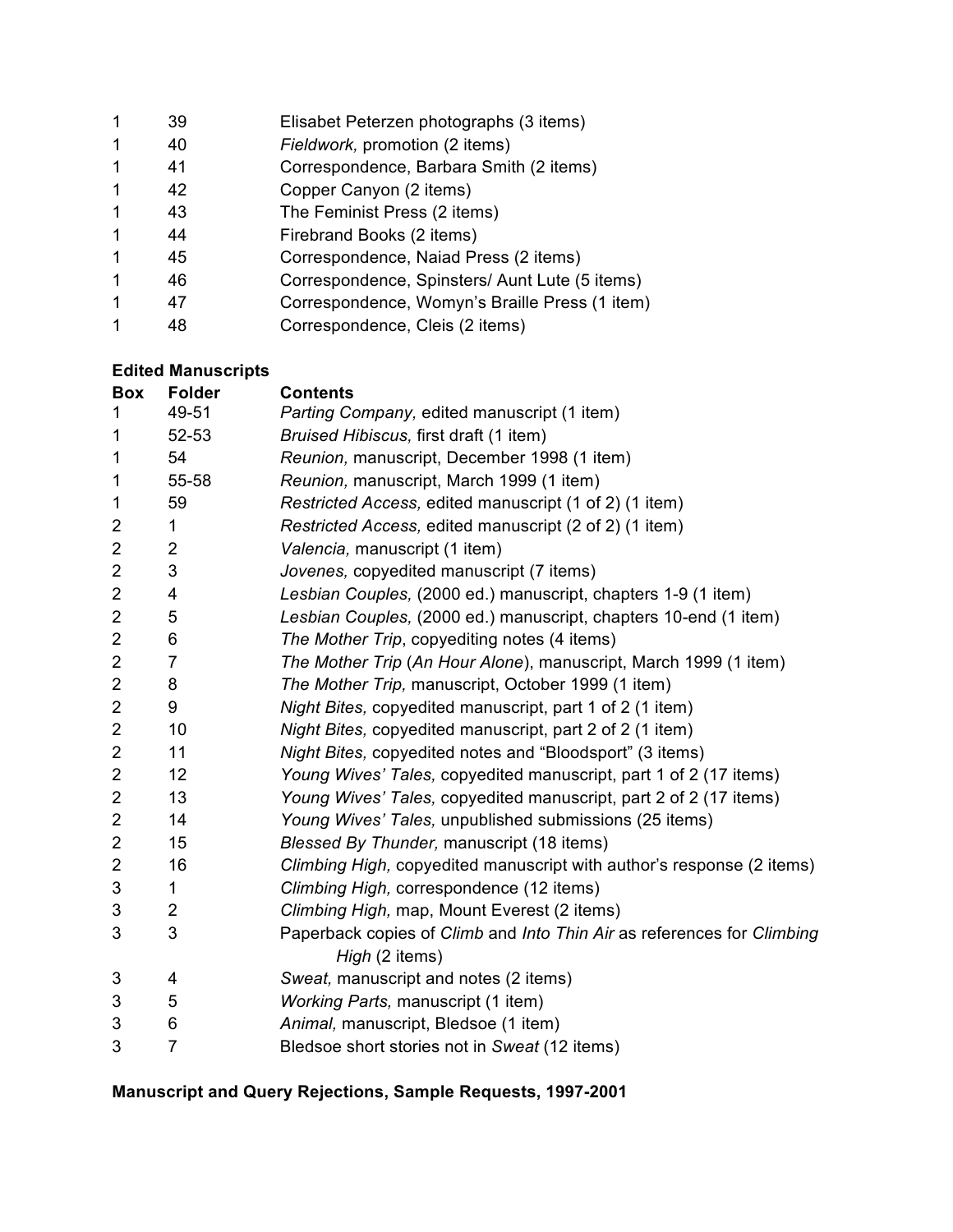| <b>Box</b>     | <b>Folder</b>                    | <b>Contents</b>                                                                                                              |
|----------------|----------------------------------|------------------------------------------------------------------------------------------------------------------------------|
| 4              | $1 - 35$                         | Manuscript and Query Rejections, 1997                                                                                        |
| 5              | $1 - 39$                         | Manuscript and Query Rejections, Sample Requests, Jan. - Nov. 1998                                                           |
| 6              | $1 - 48$                         | Manuscript and Query Rejections, Sample Requests, Dec. 1998 - Apr.<br>2000                                                   |
| $\overline{7}$ | $1 - 55$                         | Manuscript and Query Rejections, Sample Requests, Apr. 2000 - Dec.<br>2001                                                   |
|                | <b>Editorial Files, pre-1992</b> |                                                                                                                              |
| <b>Box</b>     | <b>Folder</b>                    | <b>Contents</b>                                                                                                              |
| 7              | 56                               | Ambitious Women, correspondence (13 items)                                                                                   |
| $\overline{7}$ | 57                               | Antipodes, translation subsidy (9 items)                                                                                     |
| $\overline{7}$ | 58                               | Angel, reissue (3 items)                                                                                                     |
| $\overline{7}$ | 59                               | Angel, correspondence with Women's Press (4 items)                                                                           |
| 8              | 1                                | Another America, 3rd edition editorial (12 items)                                                                            |
| 8              | 2                                | Another America, audio version (10 items)                                                                                    |
| 8              | 3                                | Another America, 3d edition cover, preface, and introduction (10 items)                                                      |
| 8              | 4                                | Another America, 2nd edition (7 items)                                                                                       |
| 8              | 5                                | Another America, correspondence with Barbara Kingsolver (38 items)                                                           |
| 8              | 6                                | Another America, cover permission (3 items)                                                                                  |
| 8              | 7                                | As If It Will Matter, out of print information; cover (6 items)                                                              |
| 8              | 8                                | Bird Eyes, editorial and correspondence with Madelyn Arnold (24 items)                                                       |
| 8              | 9                                | Black Women's Health Anthology, editorial (19 items)                                                                         |
| 8              | 10                               | Black Women's Health Book, new expanded edition correspondence (19<br>items)                                                 |
| 8              | 11                               | Black Women's Health Book, correspondence with Meadowbrook (3<br>items)                                                      |
| 8              | 12                               | Black Women's Health Book, Portuguese edition (3 items)                                                                      |
| 8              | 13                               | Black Women's Health Book, correspondence (70 items)                                                                         |
| 8              | 14                               | Called to Account, correspondence with Switzer (16 items)                                                                    |
| 8              | 15                               | Ceremonies of the Heart, correspondence with cover artists (11 items)                                                        |
| 8              | 16                               | Ceremonies of the Heart, editorial (6 items)                                                                                 |
| 8              | 17                               | Ceremonies of the Heart, correspondence with Becky Butler (22 items)                                                         |
| 8              | 18                               | Chain Chain Change and Lesbian Health Book, correspondence with<br><b>Evelyn White</b>                                       |
| 8              | 19                               | Chain Chain Change, correspondence with Evelyn White regarding<br>2nd edition; new edition editorial (34 items)              |
| 8              | 20                               | Chain Chain Change, correspondence with Evelyn White (17 items)                                                              |
| 8              | 21                               | The Children's Crusade, correspondence Rebecca Brown, agent Gill                                                             |
|                |                                  | Coleridge, and Pan Books (26 items)                                                                                          |
| 8              | 22                               | Closer to Home, assorted documents (13 items)                                                                                |
| 8              | 23                               | Closer to Home, correspondence with Beth Wiese (15 items)                                                                    |
| 8              | 24                               | Constance Ring, Cultural Council grant; cover matter; correspondence<br>with Judy Messick, and assorted documents (28 items) |
| 8              | 25                               | Cora Sandel: Selected Short Stories, editorial translation grant, printing                                                   |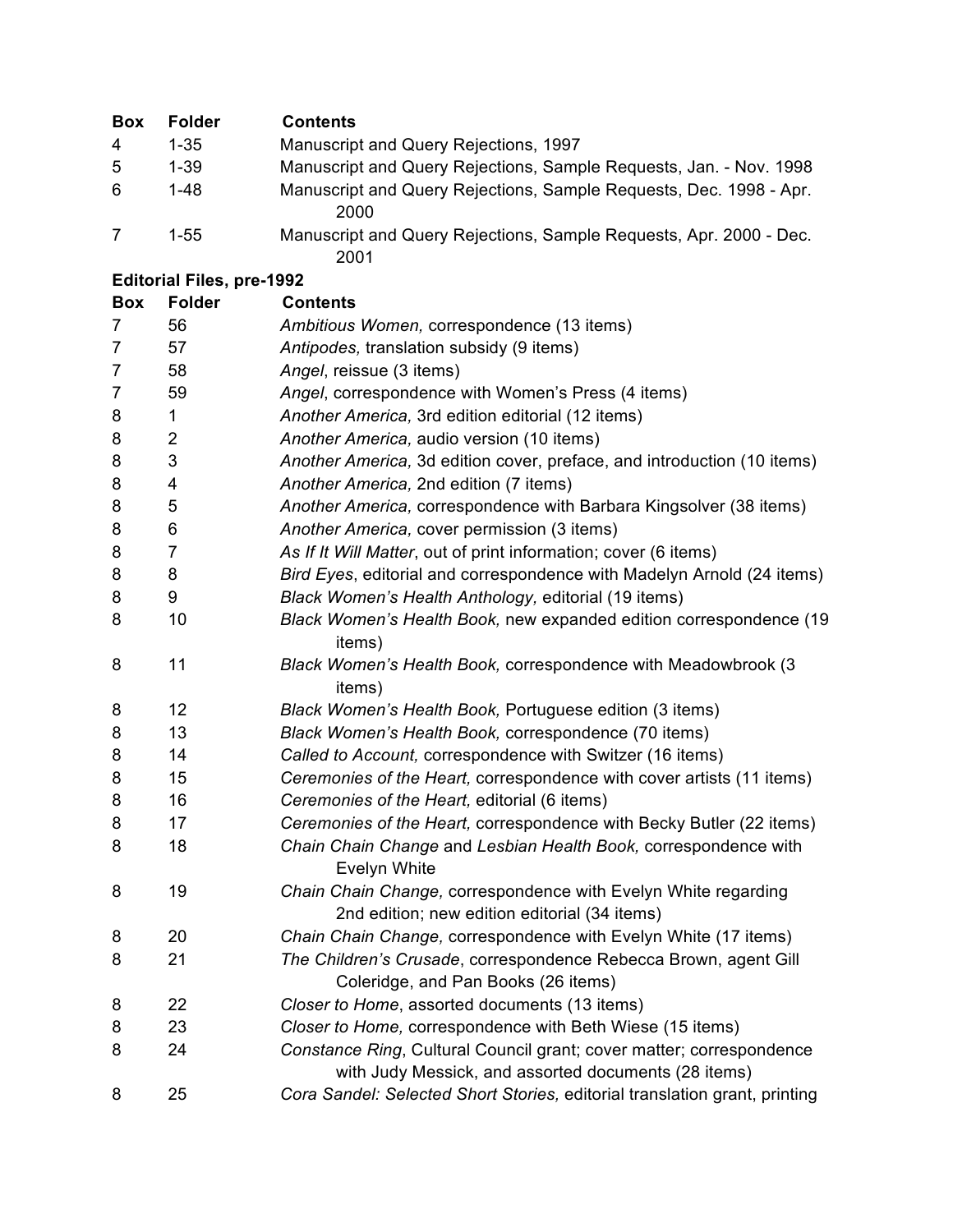|        |          | Estimate, correspondence with Jonsson (21 items)                                                                                  |
|--------|----------|-----------------------------------------------------------------------------------------------------------------------------------|
| 8      | 26       | Departure Point, receipts and costs (7 items)                                                                                     |
| 8      | 27-28    | Dating Violence, reissue (20 items)                                                                                               |
| 8      | 29       | Dating Violence, teen abuse article, Dalma Heyn, back cover                                                                       |
|        |          | (2 items)                                                                                                                         |
| 8      | 30       | Dating Violence, editorial (11 items)                                                                                             |
| 8      | 31       | Dating Violence, correspondence (35 items)                                                                                        |
| 8      | 32       | Disappearing Moon Café, promotion, correspondence with Sky Lee,                                                                   |
|        |          | information regarding Douglas and McIntyre printing (2 items)                                                                     |
| 8      | 33       | Dog Collar Murders, correspondence with Virago, new cover and printing<br>$(16$ items)                                            |
|        |          |                                                                                                                                   |
| 8      | 34       | Dream Horse, finances (8 items)                                                                                                   |
| 8      | 35<br>36 | Dream Horse, correspondence with Jerah Chadwick (3 items)                                                                         |
| 8      |          | Det Tidlige Foraar, grant (8 items)                                                                                               |
| 8      | 37       | Early Spring, correspondence with Tiina Nunnally (4 items)                                                                        |
| 8      | 38       | Egalia's Daughters, correspondence with Gerd Brantenberg (20 items)                                                               |
| 8<br>8 | 39<br>40 | Egalia's Daughters, tour finances (6 items)                                                                                       |
| 8      | 41       | Every Mother's Son, correspondence with Jean Naggar (8 items)<br>Every Mother's Son, correspondence with Judith Arcana (37 items) |
| 8      | 42       | Every Mother's Son, preface, Seal edition (2 items)                                                                               |
| 8      | 43       | An Every Day Story, correspondence with Katherine Hanson (3 items)                                                                |
| 8      | 44       | An Everyday Story, correspondence (12 items)                                                                                      |
| 8      | 45       | Fieldwork, out of print (9 items)                                                                                                 |
| 8      | 46       | Fieldwork, correspondence with Maureen Moore (39 items)                                                                           |
| 8      | 47-48    | Fieldwork, movie rights (44 items)                                                                                                |
| 8      | 49       | The Forbidden Poems, correspondence with Becky Birtha (21 items)                                                                  |
| 8      | 50       | Colleen McElroy, copyright permissions (2 items)                                                                                  |
| 8      | 51       | Geography Lesson, Barbara Wilson (2 items)                                                                                        |
| 8      | 52       | Getting Free, audio project; 2nd edition promotion and editorial (6 items)                                                        |
| 8      | 53       | Getting the Real Story, photo spread and permissions (16 items)                                                                   |
| 8      | 54       | Women Who Dared, correspondence with Sue Davidson (47 items)                                                                      |
| 8      | 55       | Correspondence with Sarah Schulman, May 1985 - October 1986 (31                                                                   |
|        |          | items)                                                                                                                            |
| 8      | 56       | Correspondence with Sarah Schulman, July 1986 - January 1992 (40<br>items)                                                        |
| 8      | 57       | Girls, Visions and Everything, reissue, 1999 (18 items)                                                                           |
| 8      | 58       | Glory Days, correspondence with Rosie Scott (7 items)                                                                             |
| 8      | 59       | Glory Days, promotion; back cover (1 item)                                                                                        |
| 8      | 60       | Good Girls/ Bad Girls, correspondence (9 items)                                                                                   |
| 8      | 61       | Hallowed Murder, correspondence with Ellen Hart (Pat Boehnhardt)                                                                  |
|        |          | regarding Ballantine (3 items)                                                                                                    |
| 8      | 62       | Hallowed Murder, correspondence and editorial notes (15 items)                                                                    |
| 8      | 63       | Hard Hatted Women, correspondence with Molly Martin (36 items)                                                                    |
| 8      | 64       | Hard Hatted Women, editorial (14 items)                                                                                           |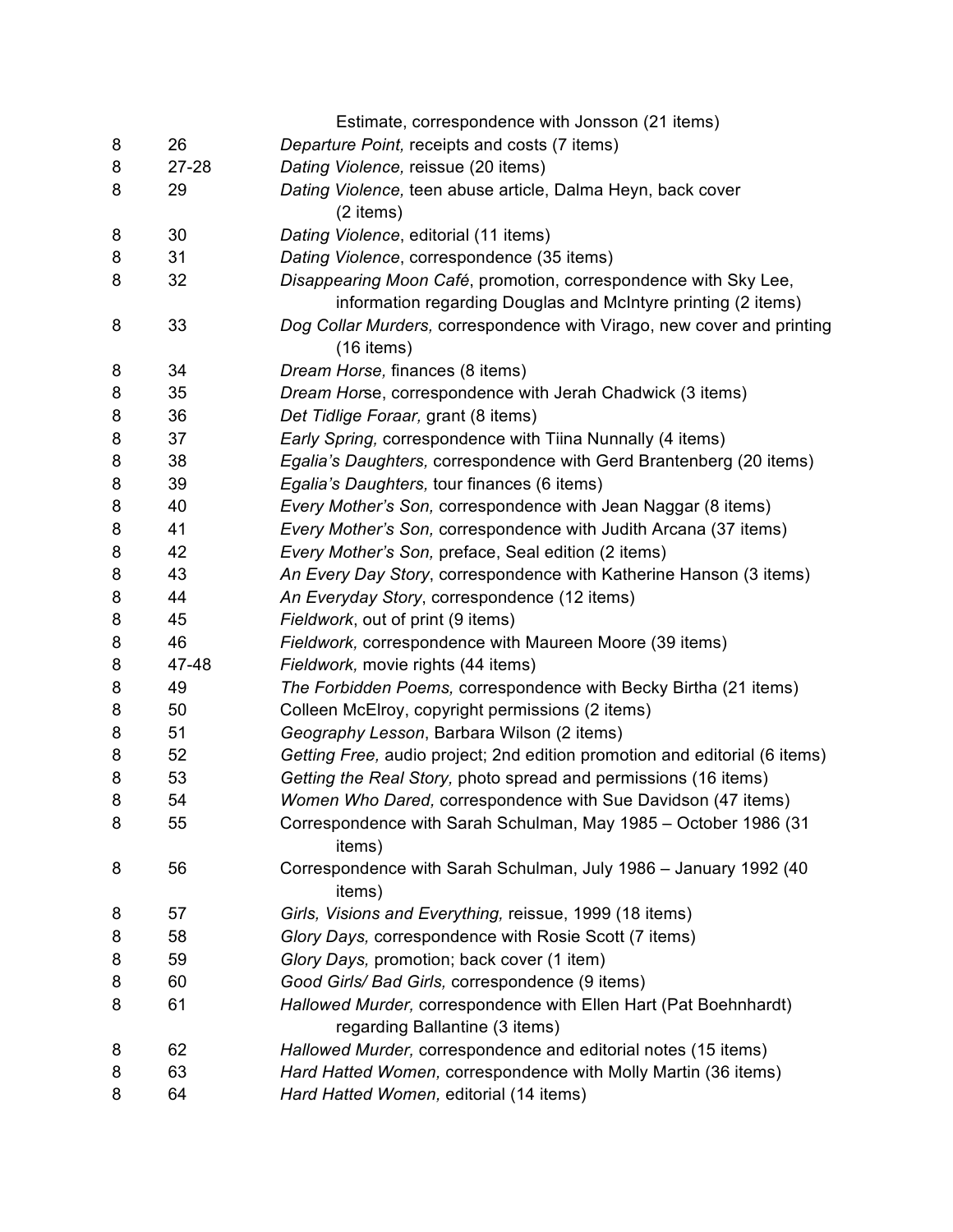| 8 | 65             | Hard-Hatted Women, 1997 edition (14 items)                                                            |
|---|----------------|-------------------------------------------------------------------------------------------------------|
| 8 | 66             | Haunted House, correspondence with Rebecca Brown regarding rights (3<br>items)                        |
| 8 | 67             | The House With the Blind Glass Windows, Cultural Council grant (2)<br>items)                          |
| 8 | 68             | The House With the Blind Glass Windows, correspondence with<br>Wassimo (5 items)                      |
| 9 | $\mathbf 1$    | The House With the Blind Glass Windows, correspondence with Eva<br>Lie-Nielson (59 items)             |
| 9 | $\overline{2}$ | The House With the Blind Glass Windows, J. Scott Thoe comments (2<br>items)                           |
| 9 | 3              | The House With the Blind Glass Windows, readers' reports and reviews<br>of Norwegian edition (1 item) |
| 9 | 4              | The House With the Blind Glass Windows, Lloyd and Simpson<br>manuscript<br>material (5 items)         |
| 9 | 5              | The House With the Blind Glass Windows, correspondence with Lloyd<br>and Simpson (22 items)           |
| 9 | 6              | I Change Worlds, reprint information (8 items)                                                        |
| 9 | 7              | I Change Worlds, Madrona Publishers distribution (48 items)                                           |
| 9 | 8              | Ladies' Night, correspondence with Elisabeth Bowers (38 items)                                        |
| 9 | 9              | Ladies' Night, correspondence with Women's Press (1 item)                                             |
| 9 | 10             | The Last Draw, editorial (5 items)                                                                    |
| 9 | 11             | The Last Draw, correspondence with Elisabet Peterzen (20 items)                                       |
| 9 | 12             | The Last Draw, Swedish Institute grant (3 items)                                                      |
| 9 | 13             | The Last Draw, correspondence: Laura Desertrain re: translation (31<br>items)                         |
| 9 | 14             | Leading Out, editorial (27 items)                                                                     |
| 9 | 15             | Leading Out, correspondence: Rachel da Silva (8 items)                                                |
| 9 | 16             | Leading Out, assorted climbing articles (4 items)                                                     |
| 9 | 17             | Leading Out, reissue introduction (1 item)                                                            |
| 9 | 18             | Lesbian Couples, 2000 reissue (47 items)                                                              |
| 9 | 19             | Lesbian Couples, 1994 reissue (9 items)                                                               |
| 9 | 20             | Lesbian Couples, editorial (24 items)                                                                 |
| 9 | 21             | Lesbian Couples, audio edition editorial (6 items)                                                    |
| 9 | 22             | Lovers' Choice, correspondence with Becky Birtha (38 items)                                           |
| 9 | 23             | Margins, essay and flier for related event (2 items)                                                  |
| 9 | 24             | Margins, 2000 reissue (4 items)                                                                       |
| 9 | 25             | Margins, correspondence with Terri de la Pena (71 items)                                              |
| 9 | 26             | Mejor Sola Que Mal Acompañada, editorial correspondence (60 items)                                    |
| 9 | 27             | Mejor Sola Que Mal Acompañada, miscellaneous (8 items)                                                |
| 9 | 28             | Mejor Sola Que Mal Acompañada, responses to questionnaire and<br>correspondence (29 items)            |
| 9 | 29             | Mejor Sola Que Mal Acompañada, manuscript reader reports (16 items)                                   |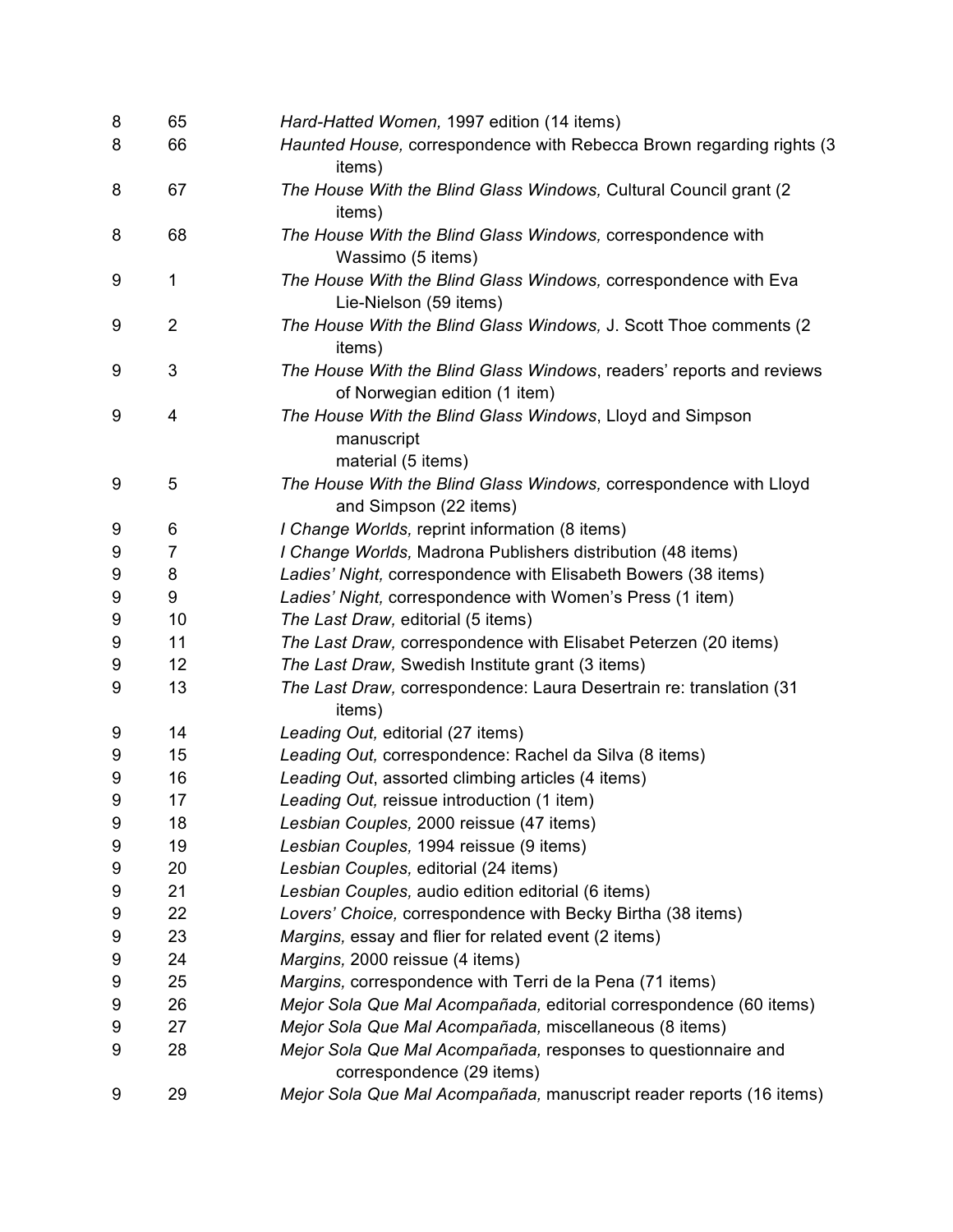| 9 | 30 | New Leaf Series, checklist (7 items)                                              |
|---|----|-----------------------------------------------------------------------------------|
| 9 | 31 | American Poetry Index, 1983, "Midsummer Rites" (1 item)                           |
| 9 | 32 | Mommy and Daddy Are Fighting, manuscript and correspondence (18<br>items)         |
| 9 | 33 | Mommy and Daddy Are Fighting, Journeyman Press                                    |
| 9 | 34 | Mothers on Trial, HBJ Edition                                                     |
| 9 | 35 | Mothers on Trial, out of print (4 items) [RESTRICTED]                             |
| 9 | 36 | Replies to Phyllis Chesler's petition (19 items) [RESTRICTED]                     |
| 9 | 37 | Correspondence with Phyllis Chesler (51 items) [RESTRICTED]                       |
| 9 | 38 | Correspondence regarding Phyllis Chesler disagreements (32 items)<br>[RESTRICTED] |
| 9 | 39 | Phyllis Chesler funding correspondence [RESTRICTED]                               |
| 9 | 40 | Correspondence with Elain Markson regarding Mothers on Trial                      |
|   |    | [RESTRICTED]                                                                      |
| 9 | 41 | Mothers on Trial, correspondence with McGraw Hill (12 items)                      |
| 9 | 42 | Mothers on Trial, McGraw Hill promotion (40 items)                                |
| 9 | 43 | Mothers on Trial, review records (18 items)                                       |
| 9 | 44 | Mothers on Trial, frozen shipment of books (5 items)                              |
| 9 | 45 | Murder in the Collective, editorial (7 items)                                     |
| 9 | 46 | Editorial and correspondence with Kerry Lobel                                     |
| 9 | 47 | Outline of novel by Meg Lacy (5 items)                                            |
| 9 | 48 | Correspondence with Elizabeth Bowers (36 items)                                   |
| 9 | 49 | No Forwarding Address, UK Edition (6 items)                                       |
| 9 | 50 | Correspondence with David Chalfont, agent (5 items)                               |
| 9 | 51 | Correspondence with Nina Weinstein (12 items)                                     |
| 9 | 52 | Secrets, editorial, correspondence with agent Natasha Kern (18 items)             |
| 9 | 53 | Nothing Happened, correspondence with Ebba Haslund (35 items)                     |
| 9 | 54 | Nothing Happened, sample chapters and back cover (7 items)                        |
| 9 | 55 | Correspondence with Christina Pacosz, and information about sales (7<br>items)    |
| 9 | 56 | Louise Wisechild, audio rights (14 items)                                         |
| 9 | 57 | Obsidian Mirror, correspondence with Louise White (Wisechild) (6 items)           |
| 9 | 58 | Obsidian Mirror, editorial (10 items)                                             |
| 9 | 59 | Voice Body Well, readers' comments (7 items)                                      |
| 9 | 60 | Ones Who Got Away, notes (6 items)                                                |
| 9 | 61 | Ones who Got Away, editorial (17 items)                                           |
| 9 | 62 | Out of Time, editorial comments (5 items)                                         |
| 9 | 63 | Out of Time, correspondence with Paula Martinac                                   |
| 9 | 64 | What Parents Need to Know About Dating Violence, index                            |
|   |    | correspondence and editorial (15 items)                                           |
| 9 | 65 | What Parents Need to Know About Dating Violence, correspondence with              |
|   |    | Barrie Levy; correspondence with Patricia Giriggens (13 items)                    |
| 9 | 66 | Past Due, Western States Arts Federation (5 items)                                |
| 9 | 67 | Article regarding Disabilities Rights Movement (1 item)                           |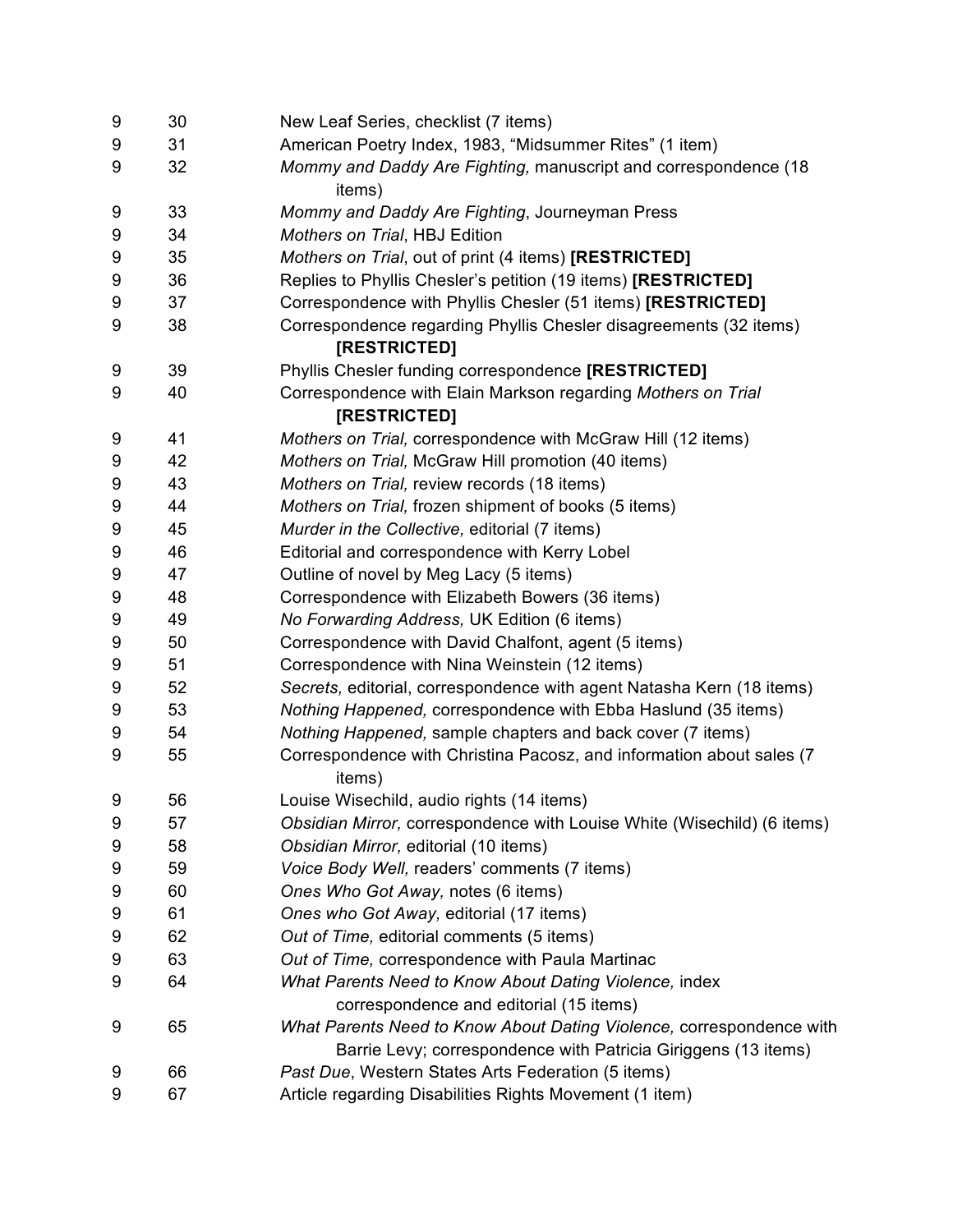| 9  | 68               | Past Due, correspondence, letter of recommendation for Anne Finger (51<br>items)         |
|----|------------------|------------------------------------------------------------------------------------------|
| 9  | 69               | Rivers Running Free, correspondence with Bergamot Books, 1997<br>reissue (16 items)      |
| 9  | 70               | Healing from Incest Anthology; She Who Was Lost Is Remembered,                           |
|    |                  | correspondence; Incest, notes (5 items)                                                  |
| 9  | 71               | Stage Fright, correspondence with Ellen Hart (7 items)                                   |
| 9  | 72               | Correspondence with Kathleen McNerney (Catalan) (30 items)                               |
| 9  | 73               | Maria-Antonia Oliver (7 items)                                                           |
| 9  | 74               | Study in Lilac, editorial; introduction (9 items)                                        |
| 9  | 75               | Talking It Out, editorial (19 items)                                                     |
| 9  | 76               | The Things That Divide Us, Sheba Publishers; received manuscripts log<br>$(9$ item)      |
| 9  | 77               | Things That Divide Us, correspondence, Advisory Board (26 items)                         |
| 10 | 1                | To Live and to Write, correspondence with Yukiko Tanaka (23 items)                       |
| 10 | 2                | To Live and to Write, correspondence with translators (11 items)                         |
| 10 | 3                | To Live and to Write, Japanese Foundation grant (11 items)                               |
| 10 | 4                | Two Women in One, correspondence with Al Saqui (13 items)                                |
| 10 | 5                | Uncommon Waters, editorial notes (18 items)                                              |
| 10 | 6                | Uncommon Waters, proposal and research (8 items)                                         |
| 10 | 7                | Uncommon Waters, reissue editorial - 1997 (23 items)                                     |
| 10 | 8                | A Vindication of the Rights of Whores, photograph releases, back cover                   |
|    |                  | copy, letters to contributors for visas (15 items)                                       |
| 10 | $\boldsymbol{9}$ | A Vindication of the Rights of Whores, correspondence, manuscript<br>materials (6 items) |
| 10 | 10               | A Vindication of the Rights of Whores, correspondence and editorial                      |
|    |                  | correspondence with Gail Pheterson (78 item)                                             |
| 10 | 11               | Vital Signs, correspondence (21 items)                                                   |
| 10 | 12               | This Little Piggy Went to Market, correspondence with Pat Bodhnhardt (4                  |
| 10 | 13               | items)<br>Voyages Out, notes (4 items)                                                   |
| 10 | 14               | Voyages Out I, correspondence with Carla Tomaso (8 items)                                |
| 10 | 15               | Voyages Out, correspondence with Paula Martinac I (16 items)                             |
| 10 | 16               | Voyages Out II, correspondence with Julie Blackwomon (21 items)                          |
| 10 | 17               | Voyages Out II, correspondence with Nona Caspers (20 items)                              |
| 10 | 18               | Water's Edge, correspondence with Linda Lewis (24 items)                                 |
| 10 | 19               | We Are Ordinary Women, reviews and requests (14 items)                                   |
| 10 | 20               | We are Ordinary Women, correspondence with editors (9 items)                             |
| 10 | 21               | A Week Like Any Other, correspondence with Virginia Barber Agency (7                     |
|    |                  | items)                                                                                   |
| 10 | 22               | Words of Farewell, correspondence with Bruce and Ju-Chan Fulton (52                      |
|    |                  | items)                                                                                   |
| 10 | 23               | Words of Farewell, cover artists (13 items)                                              |
| 10 | 24               | Words of Farewell, Wheatland (13 items)                                                  |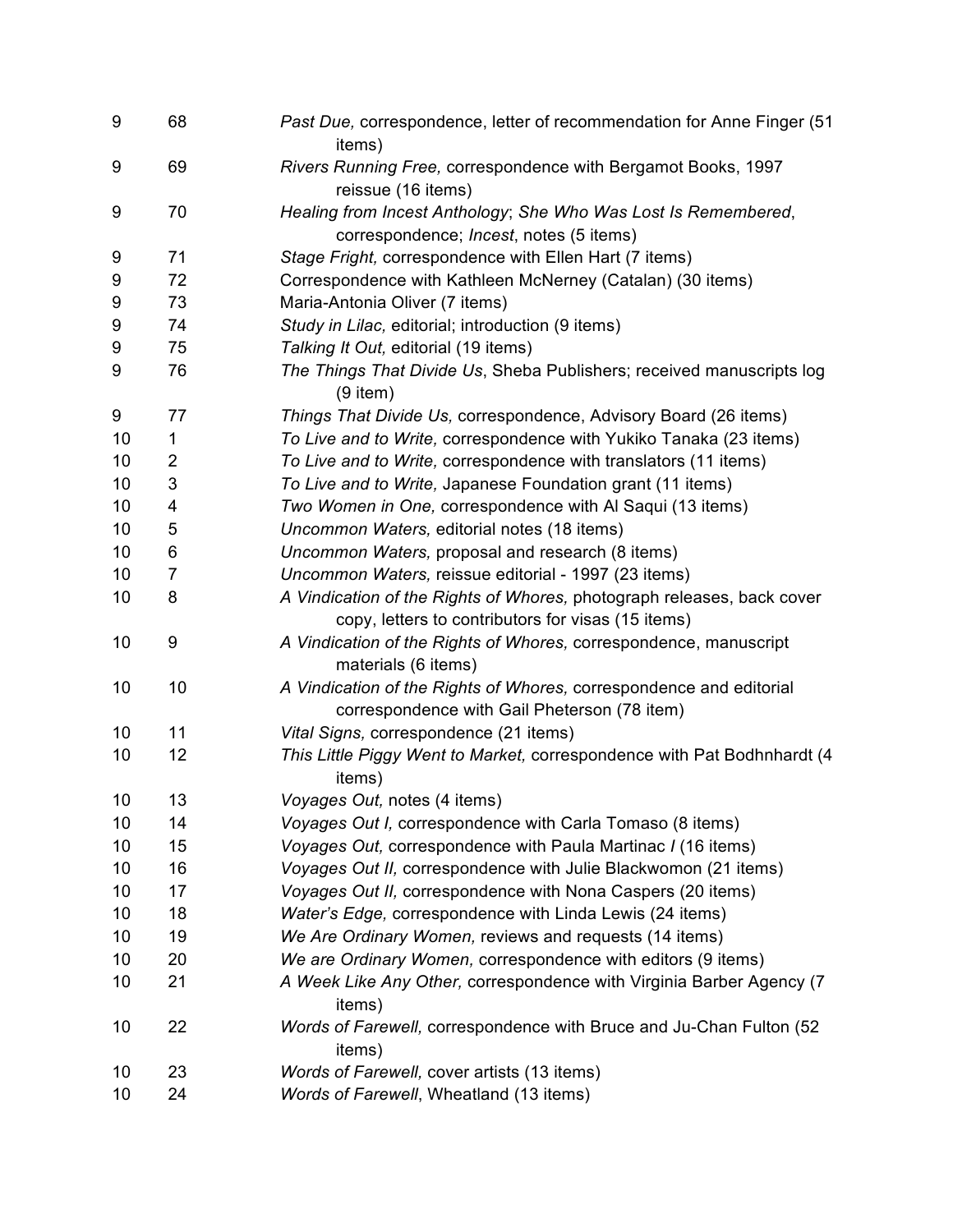| 10 | 25 | You Are the Country (2 items)                                          |
|----|----|------------------------------------------------------------------------|
| 10 | 26 | You Can Be Free, correspondence with Davidson and NiCarthy (21)        |
|    |    | items)                                                                 |
| 10 | 27 | You Can Be Free, editorial (6 items)                                   |
| 10 | 28 | You Can Be Free, evaluative process; 1997 reissue editorial (20 items) |

### **Editorial Files, Post-1992**

| <b>Box</b> | <b>Folder</b> | <b>Contents</b>                                                          |
|------------|---------------|--------------------------------------------------------------------------|
| 10         | 29            | 50 Ways to a Safer World, correspondence (1 item)                        |
| 10         | 30            | 50 Ways to a Safer World, editorial (21 items)                           |
| 10         | 31            | Adios, Barbie! call for submissions, editorial correspondence (61 items) |
| 10         | 32-33         | Adios, Barbie! editorial (62 items)                                      |
| 10         | 34            | Body Outlaws, reissue of Adios, Barbie! (13 items)                       |
| 10         | 35            | Adoption Reader, editorial (52 items)                                    |
| 10         | 36            | Adoption Reader, correspondence with Susan Wadia-Ells (12 items)         |
| 10         | 37            | Adoption Reader, Women's Press edition (11 items)                        |
| 10         | 38            | All the Powerful Invisible Things, author correspondence (12 items)      |
| 10         | 39            | All the Powerful Invisible Things, editorial (1 item)                    |
| 10         | 40            | Alma Rose, author correspondence, 1998 reissue (24 items)                |
| 10         | 41            | Alma Rose, editorial (7 items)                                           |
| 10         | 42            | Alma Rose, printing issues (6 items)                                     |
| 10         | 43            | Another Wilderness, correspondence (37 items)                            |
| 10         | 44            | Another Wilderness, editorial (27 items)                                 |
| 10         | 45            | Another Wilderness, 1997 reissue editorial and correspondence (14        |
|            |               | items)                                                                   |
| 10         | 46            | Beyond the Limbo Silence, correspondence (53 items)                      |
| 10         | 47            | Beyond the Limbo Silence, editorial (3 items)                            |
| 10         | 48            | Blessed by Thunder, author biography, correspondence, editorial (14      |
|            |               | item)                                                                    |
| 10         | 49            | Breeder, correspondence with editorial (11 items)                        |
| 10         | 50            | Breeder, editorial (17 items)                                            |
| 10         | 51            | Bruised Hibiscus, cover and editorial (15 items)                         |
| 10         | 52            | Bruised Hibiscus, author correspondence (21 items)                       |
| 10         | 53            | Canyon Solitude, author correspondence (47 items)                        |
| 10         | 54            | Canyon Solitude editorial (31 items)                                     |
| 10         | 55            | The Case of the Orphaned Bassoonists, correspondence with Barbara        |
|            |               | Wilson (15 items)                                                        |
| 10         | 56            | Ceremonies of the Heart, 1997 edition (7 items)                          |
| 10         | 57            | Changing the Game, author correspondence and editorial (56 items)        |
| 11         | 1             | Chinese Medicine for Women, Spinifex Press (24 items)                    |
| 11         | 2             | Choices, NARAL Project (9 items)                                         |
| 11         | 3             | Climbing High, acquisition correspondence (22 items)                     |
| 11         | 4             | Climbing High, author correspondence (17 item)                           |
| 11         | 5             | Climbing High, editorial (14 items)                                      |
|            |               |                                                                          |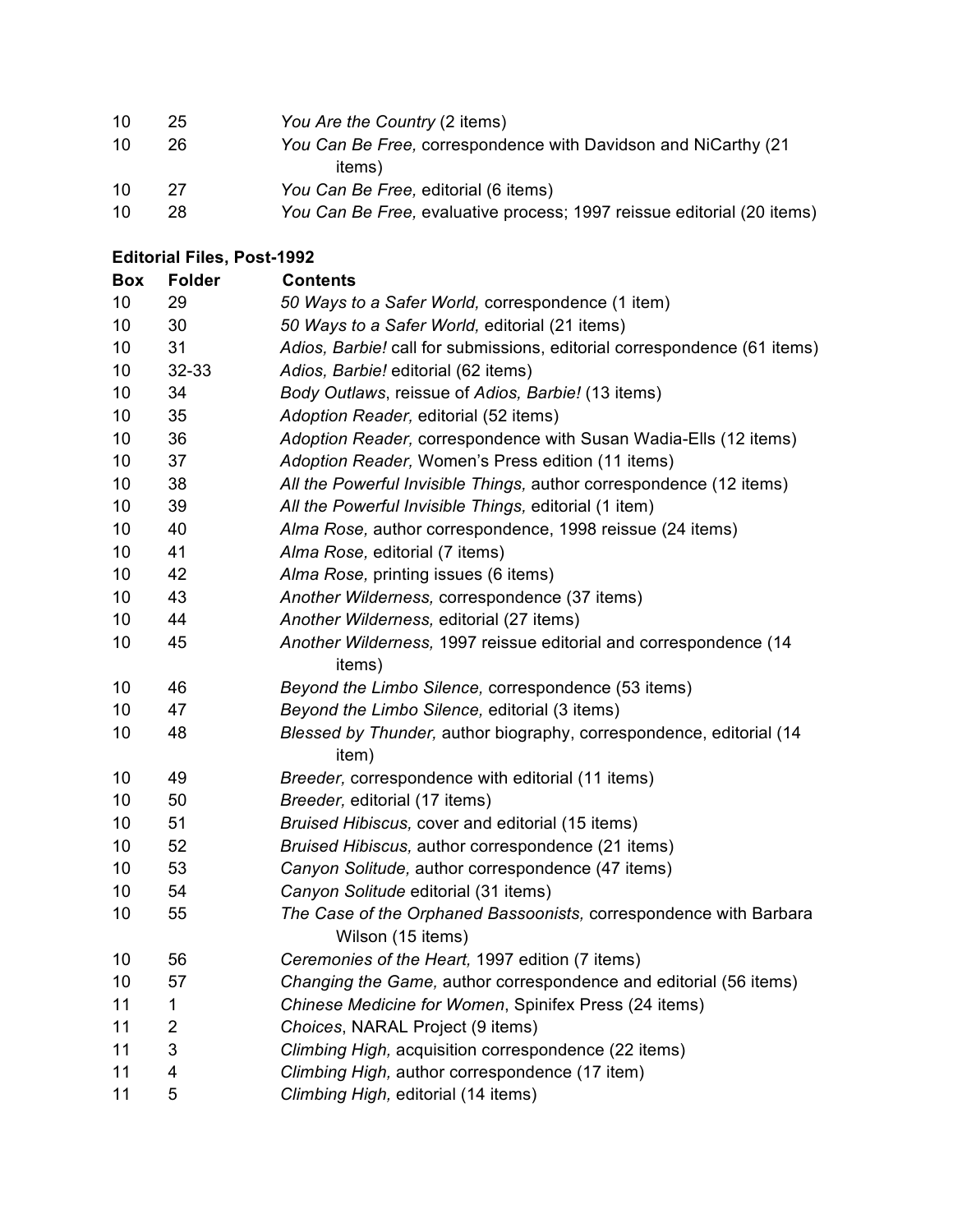| 11 | 6                | Climbing High, forward (4 items)                                            |
|----|------------------|-----------------------------------------------------------------------------|
| 11 | 7                | Coming Out of Cancer, editorial; anthology (30 items)                       |
| 11 | 8                | Coming Out of Cancer, correspondence with Victoria Brownworth (22<br>items) |
| 11 | $\boldsymbol{9}$ | A Community Secret, pamphlets and articles regarding Asian Women's          |
|    |                  | Shelter (6 items)                                                           |
| 11 | 10               | A Community Secret, correspondence with Asian Women's Shelter (11<br>items) |
| 11 | 11               | Crossing the Boundary, correspondence with Melba Wilson (5 items)           |
| 11 | 12               | Crossing the Boundary, Virago (7 items)                                     |
| 11 | 13               | Desert Sojourn, correspondence (18 items)                                   |
| 11 | 14               | Dharma Girl, author correspondence (21 items)                               |
| 11 | 15               | Dharma Girl, editorial (13 items)                                           |
| 11 | 16               | Dharma Girl, (Chelsea Cain) Rona Jaffe Award nomination (5 items)           |
| 11 | 17               | A Different Angle, editorial (11 items)                                     |
| 11 | 18               | Down the Wild River North, assorted documents and correspondence            |
|    |                  | with Bergamot Books (9 items)                                               |
| 11 | 19               | Dutiful Daughters, contributor information (7 items)                        |
| 11 | 20               | Dutiful Daughters, editorial (40 items)                                     |
| 11 | 21               | Dutiful Daughters, correspondence with J. Gould (54 items)                  |
| 11 | 22               | The Dyke and The Dybbuk, 1998 reissue, correspondence with E.               |
|    |                  | Galford (11 items)                                                          |
| 11 | 23               | Everyday Acts Against Racism, author correspondence, cover (86 items)       |
| 11 | 24               | Exit to Reality, author correspondence, editorial, paperback                |
|    |                  | correspondence (22 items)                                                   |
| 11 | 25               | Faint Praise, editorial (5 items)                                           |
| 11 | 26               | Femme d'Adventure, author correspondence (55 items)                         |
| 11 | 27               | Femme d'Adventure, editorial (20 items)                                     |
| 11 | 28               | Film Fatales, author correspondence (22 items)                              |
| 11 | 29               | Film Fatales, editorial (28 items)                                          |
| 11 | 30               | Film Fatales, photograph dispute (8 items)                                  |
| 11 | 31               | Film Fatales, Women's Press (14 items)                                      |
| 11 | 32               | Getting Free, 1997 edition (18 items)                                       |
| 11 | 33               | Gifts of the Wild, preface (10 items)                                       |
| 11 | 34               | Gifts of the Wild, contributor correspondence (36 items)                    |
| 11 | 35               | Gifts of the Wild, editor correspondence and fees (28 items)                |
| 11 | 36               | Gifts of the Wild, editorial (23 items)                                     |
| 11 | 37               | Girl in the Curl, correspondence with Andrea Gabbard (29 items)             |
| 11 | 38               | Girl in the Curl, correspondence regarding photos (21 items)                |
| 11 | 39               | Girl in the Curl, surfing articles (7 items)                                |
| 11 | 40               | Girl in the Curl, Roxy (26 items)                                           |
| 11 | 41               | Girl in the Curl, comp. copies; cover copy (5 items)                        |
| 11 | 42               | Girl in the Curl, editorial (22 items)                                      |
| 11 | 43               | A Heart in Politics, correspondence with Sue Davidson (45 items)            |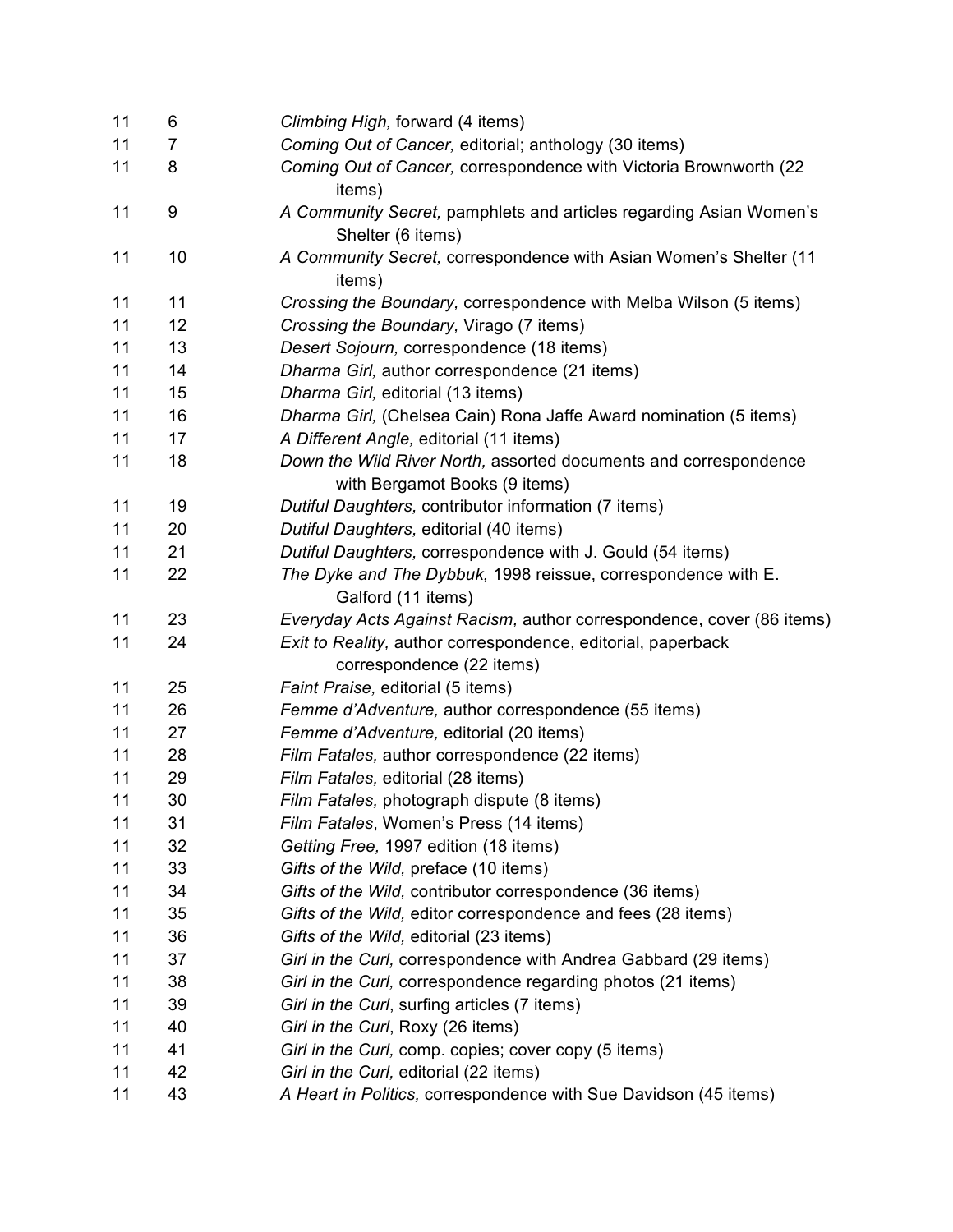| 11 | 44             | A Heart in Politics, photographs (24 items)                                                          |
|----|----------------|------------------------------------------------------------------------------------------------------|
| 11 | 45             | Home Movies, correspondence with Paula Martinac, poem permissions<br>$(39$ items)                    |
| 11 | 46             | Hot Flashes From Abroad, new edition editorial (34 items)                                            |
| 11 | 47             | Hot Flashes From Abroad, correspondence with Jean Gould (21 items)                                   |
| 11 | 48             | If You Had a Family, Milne Poem (3 items)                                                            |
| 11 | 49             | In Love and Danger, correspondence with Barrie Levy; reissue (22 items)                              |
| 11 | 50             | In Love and Danger, Spanish edition (16 items)                                                       |
| 11 | 51             | Killing Cure, correspondence (7 items)                                                               |
| 11 | 52             | Lap Dancing For Mommy, correspondence with Erika Lopez; editorial (17<br>items)                      |
| 11 | 53             | The Last of Her Lies, author correspondence; editorial (18 items)                                    |
| 11 | 54             | Latin Satins, correspondence with Terri de la Pena; WESTAF application<br>$(38$ items)               |
| 11 | 55             | Lesbian Health Book, editorial (25 items)                                                            |
| 11 | 56             | Lesbian Health Book, sidebars (33 items)                                                             |
| 12 | 1              | Lesbian Health Book, author correspondence (55 items)                                                |
| 12 | 2              | Lesbian Parenting, BW File, correspondence (21 items)                                                |
| 12 | 3              | Lesbian Parenting, index, editorial (54 items)                                                       |
| 12 | 4              | Lesbian Parenting, section II (8 items)                                                              |
| 12 | 5              | Listen Up, call for submissions (1 item)                                                             |
| 12 | 5A             | The Me in the Mirror, correspondence with Connie Panzarino, editorial<br>$(29$ items)                |
| 12 | 6              | The Mother I Carry, production, correspondence with Louise Wisechild<br>$(15$ items)                 |
| 12 | $\overline{7}$ | The Mother Trip, correspondence with Ariel Gore (19 items)                                           |
| 12 | 8              | The Mother Trip, editorial (8 items)                                                                 |
| 12 | 9              | Nervous Conditions, back cover blurbs, 2001 edition, correspondence<br>with Women's Press (14 items) |
| 12 | 10             | New Beginnings, cover ideas, author correspondence (34 items)                                        |
| 12 | 11             | Night Bites, editorial (12 items)                                                                    |
| 12 | 12             | Night Bites, author correspondence (10 items)                                                        |
| 12 | 13             | Night Shade, permissions; correspondence; editorial (18 items)                                       |
| 12 | 14             | No Hurry to Get Home, Sheila McGrath (16 items)                                                      |
| 12 | 15             | No Hurry to Get Home, editorial, Cuthbertson Introduction (16 items)                                 |
| 12 | 16             | No Más!, copy editing, correspondence (27 items)                                                     |
| 12 | 17             | No Mountain Too High, correspondence (12 items)                                                      |
| 12 | 18             | No Mountain Too High, Aconcagua Breast Cancer Fund                                                   |
| 12 | 19             | Nowle's Passing, editorial, film interest, correspondence with Edith                                 |
|    |                | Forbes (27 items)                                                                                    |
| 12 | 20             | An Open Weave, Women's Press Edition, editorial (32 items)                                           |
| 12 | 21             | Parting Company, editorial (37 items)                                                                |
| 12 | 22             | Parting Company, correspondence (100 items)                                                          |
| 12 | 23             | A Pilgrimage to India, correspondence and editorial (14 items)                                       |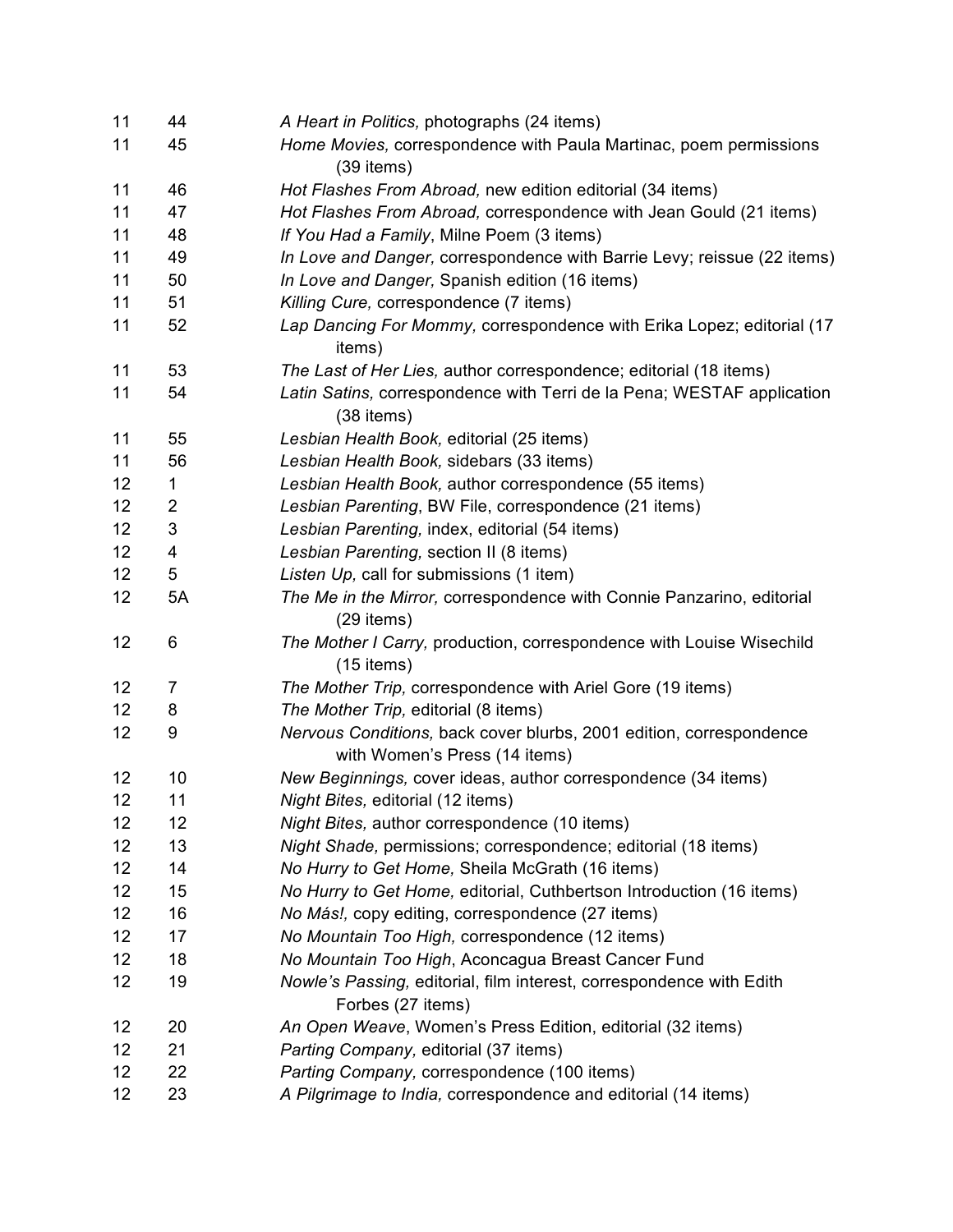| 12 | 24      | A Pilgrimage to India, author articles (22 items)                 |
|----|---------|-------------------------------------------------------------------|
| 12 | 25      | A Pilgrimage to India, author correspondence (22 items)           |
| 12 | 26      | Real Girl/ Real World, author correspondence (42 items)           |
| 12 | 27      | Real Girl/ Real World, editorial (33 items)                       |
| 12 | 28      | Real Girl/ Real World, foreword (5 items)                         |
| 12 | 29      | Restricted Access, editor correspondence (19 items)               |
| 12 | 30      | Restricted Access, editorial (20 items)                           |
| 12 | 31      | Reunion, book proposal, author correspondence (18 items)          |
| 12 | 32      | Reunion, back cover copy, editorial (19 items)                    |
| 12 | 33      | Robber's Wine, author correspondence, editorial (21 items)        |
| 12 | 34      | Season of Adventure, author correspondence (12 items)             |
| 12 | 35      | Season of Adventure, editorial (31 items)                         |
| 12 | 36-37   | Sex and Single Girls, editorial (43 items)                        |
| 12 | 38      | She's a Rebel, Gillian Gaar correspondence (45 items)             |
| 12 | 39      | She's a Rebel, Bart Bull correspondence (7 items)                 |
| 12 | 40      | She's a Rebel, correspondence regarding credit (2 items)          |
| 12 | 41      | She's a Rebel, correspondence with Blandford Press, UK (35 items) |
| 12 | 42      | She' a Rebel, epilogue and introduction (5 items)                 |
| 12 | 42      | She's a Rebel, correspondence, 1988-1989 (12 items)               |
| 13 | 1       | She's a Rebel, layouts (28 items)                                 |
| 13 | 2       | Single Mothers' Companion, correspondence with Marsha Leslie (8   |
|    |         | items)                                                            |
| 13 | $3 - 4$ | Single Mother's Companion, editorial (64 items)                   |
| 13 | 5       | Single Mother's Companion, Carol Moseley-Brawn (17 items)         |
| 13 | 6       | A Small Sacrifice, Joe Blades, editorial (13 items)               |
| 13 | 7       | A Small Sacrifice, author correspondence (5 items)                |
| 13 | 8       | Solo, reprint editorial, author correspondence (23 items)         |
| 13 | 9       | Solo, editorial (31 items)                                        |
| 13 | 10      | Still Explosion, correspondence (28 items)                        |
| 13 | 11      | Surfer Grrrls, author correspondence (40 items)                   |
| 13 | 12      | Surfer Grrls, editorial (15 items)                                |
| 13 | 13      | Sweat, editorial (22 items)                                       |
| 13 | 14      | Bivouac, (Rejected Lucy Jane Bledsoe novel) (3 items)             |
| 13 | 15      | Tents in the Clouds, rights information (12 items)                |
| 13 | 16      | Tents in the Clouds, editorial (7 items)                          |
| 13 | 17      | Tents in the Clouds, author correspondence (31 items)             |
| 13 | 18      | To Be An Anchor in the Storm (23 items)                           |
| 13 | 19      | Trouble in Transylvania, Virago Offset (5 items)                  |
| 13 | 20      | Trouble in Transylvania, editorial (6 items)                      |
| 13 | 21      | The Unsavvy Traveler, editorial (6 items)                         |
| 13 | 22      | We Know Where You Live, editorial (2 items)                       |
| 13 | 23      | When Women Played Hardball, shipping issue (15 items)             |
| 13 | 24      | When Women Played Handball, editorial (16 items)                  |
| 13 | 25      | When Women Played Hardball (14 items)                             |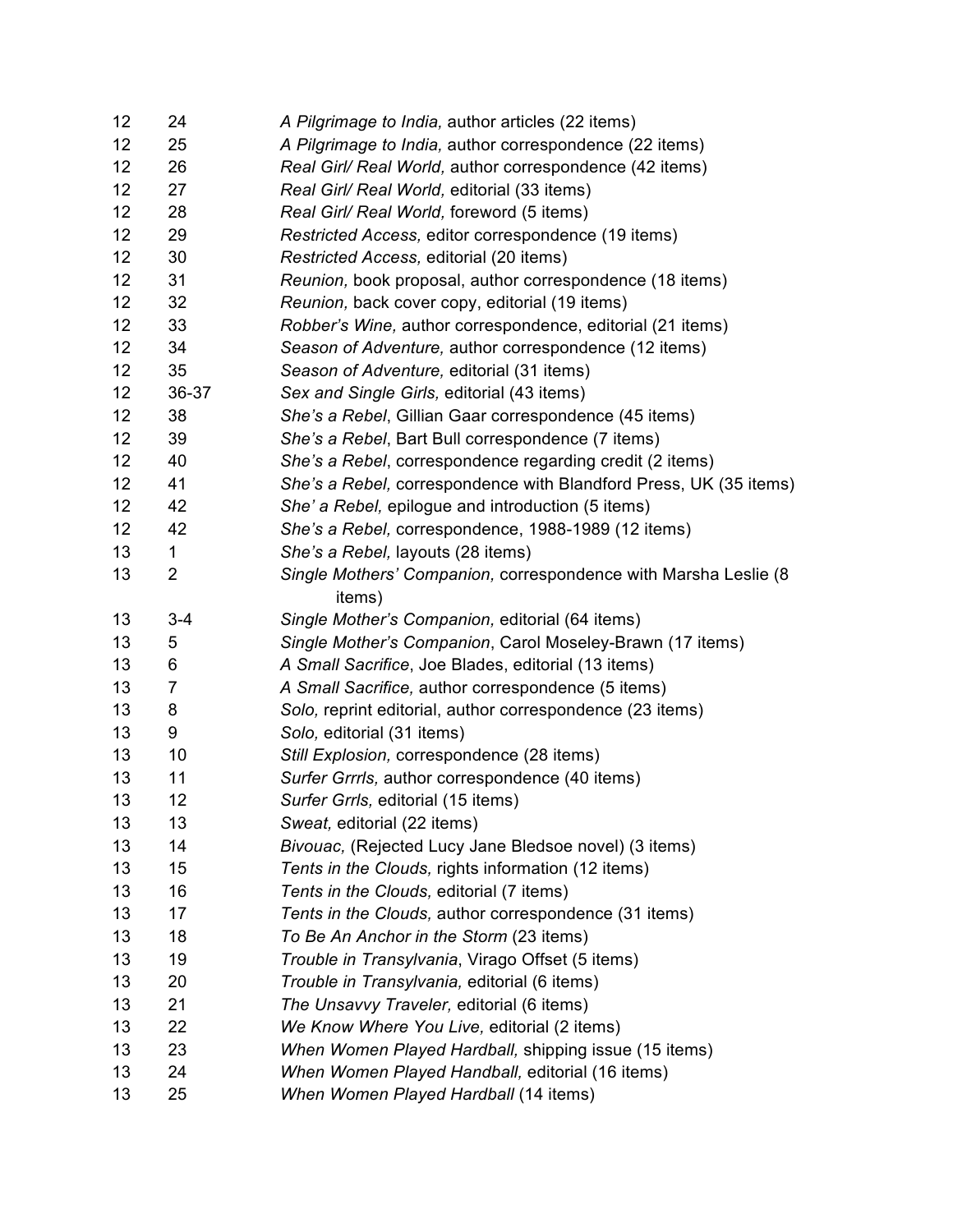| 13 | 26 | When Women Played Hardball, Leith Rohr Photography (12 items)            |
|----|----|--------------------------------------------------------------------------|
| 13 | 27 | Where the Oceans Meet, Pulitzer Prize application, author                |
|    |    | correspondence (13 items)                                                |
| 13 | 28 | Where the Oceans Meet, editorial (12 items)                              |
| 13 | 29 | Where the Oceans Meet, paperback (6 items)                               |
| 13 | 30 | Wild Child, correspondence with Chelsea Cain (71 items)                  |
| 13 | 31 | Wild Child, call for submissions; editorial (29 items)                   |
| 13 | 32 | Wired Women, editorial (8 items)                                         |
| 13 | 33 | Wired Women, author correspondence (20 items)                            |
| 13 | 34 | A Woman Alone, editorial (20 items)                                      |
| 13 | 35 | A Woman Like You, editorial, correspondence with New Beginnings          |
|    |    | Shelter (41 items)                                                       |
| 13 | 36 | A Woman Like You, author correspondence (56 items)                       |
| 13 | 37 | Working Parts, author correspondence (21 items)                          |
| 13 | 38 | You Don't Have to Take It!, editorial correspondence (36 items)          |
| 13 | 39 | You Don't Have to Take It!, manuscript correspondence (18 items)         |
| 13 | 40 | Yentl's Revenge, editorial (6 items)                                     |
| 13 | 41 | Yentl's Revenge, correspondence with Danya Ruttenberg, call for          |
|    |    | submissions (15 items)                                                   |
| 13 | 42 | Yentl's Revenge, editorial and production (50 items)                     |
| 13 | 43 | Young Wives' Tales, edits (21 items)                                     |
| 13 | 44 | Young Wives' Tales, correspondence (88 items)                            |
| 13 | 45 | Young Wives' Tales, call for submissions, editor correspondence (8 item) |
| 13 | 46 | Young Wives' Tales, editorial (11 items)                                 |
|    |    |                                                                          |

# **Proposed Projects**

| <b>Folder</b> | <b>Contents</b>                              |
|---------------|----------------------------------------------|
| 47            | Female Antarctic expedition (8 items)        |
| 48            | Cowgirls (2 items)                           |
| 49            | Sea kayakers: Pat Hess (2 items)             |
| 50            | Possible Adventura contributors (1 item)     |
| 51            | ALL NEWSPAPER!!! (Seattle Reign Articles)    |
| 52            | Miscellaneous Adventura (4 items)            |
| 53            | River Hags (8 items)                         |
| 54            | Basketball (14 items)                        |
| 55            | Susan Fox Rogers, various projects (3 items) |
| 56            | Girl Jock (1 item)                           |
| 57            | Swimming book (1 item)                       |
| 58            | Gretchen Legler (1 item)                     |
| 59            | Erika Lopez postcard book (18 items)         |
| 60            | Marj Plumb (2 items)                         |
| 61            | Queer anthology ideas (3 items)              |
| 62            | Latina lesbian anthology (2 items)           |
| 63            | Lesbian visibility on the internet (4 items) |
|               |                                              |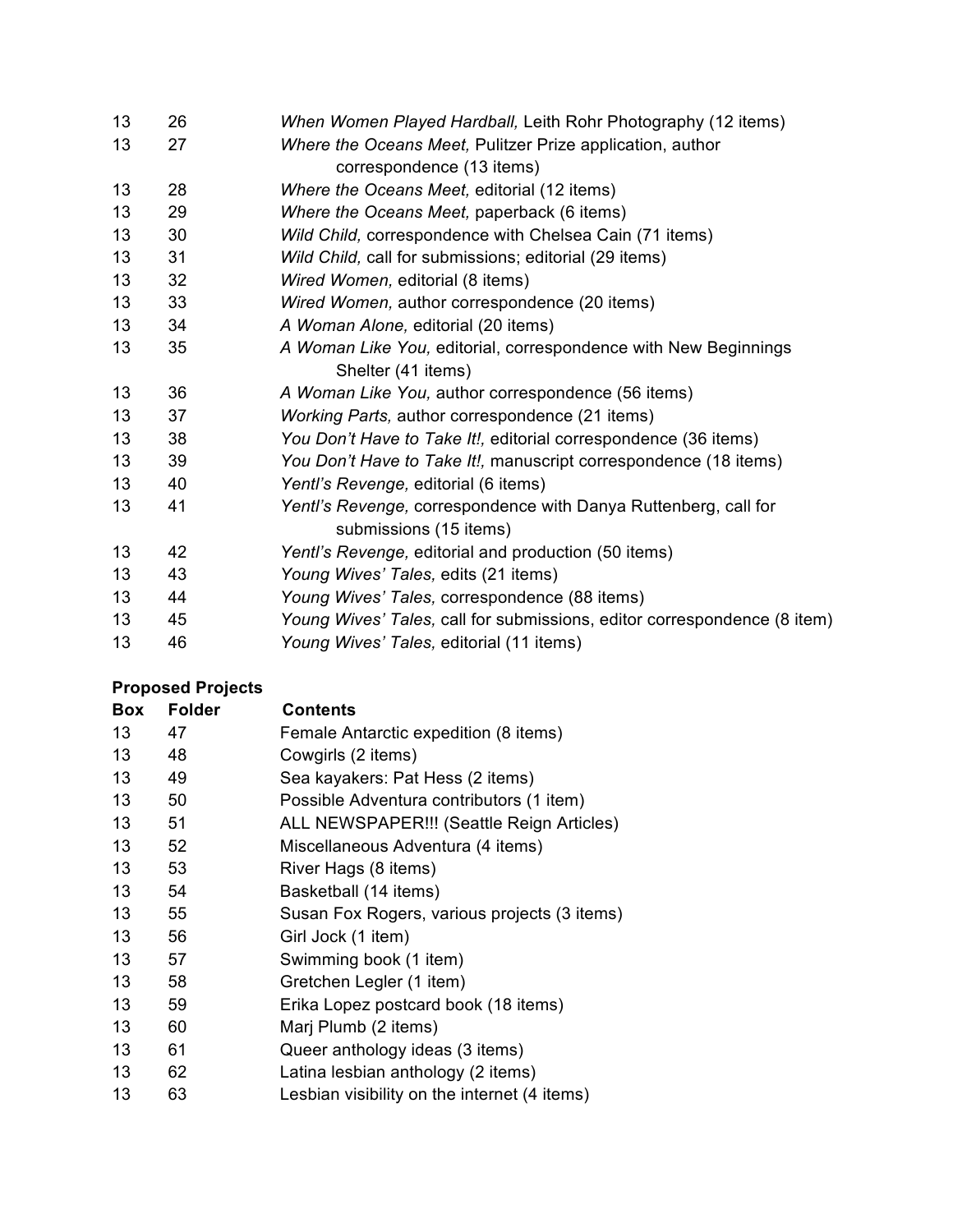| 13 | 64           | Lesbian travel anthology (7 items)                                   |
|----|--------------|----------------------------------------------------------------------|
| 14 | $\mathbf{1}$ | Devorah Major, Cooking and Other Everyday Rituals (6 items)          |
| 14 | 2            | Leslie Sisters book (2 items)                                        |
| 14 | 3            | Beijing book (3 items)                                               |
| 14 | 4            | Queries Re: Sexuality (1 item)                                       |
| 14 | 5            | Ellen Mosier (1 item)                                                |
| 14 | 6            | Koopersmith (7 items)                                                |
| 14 | 7            | Marie Bloom, women's self-defense (3 items)                          |
| 14 | 8            | Hedgebrook cookbook (3 items)                                        |
| 14 | 9            | Women in prison (2 items)                                            |
| 14 | 10           | A Glimpse of Green (1 item)                                          |
| 14 | 11           | Katherine Martin: Women Who Dare (9 items)                           |
| 14 | $12 - 13$    | Copy editors; Amy Smith Bell (38 items)                              |
| 14 | 14           | American Historical Association, Amy Smith Bell copyedited (5 items) |
| 14 | 15           | Jenn Trust (6 items)                                                 |
| 14 | 16           | Annie Decker (9 items)                                               |
| 14 | 17           | Jessica Hoffman (3 items)                                            |
| 14 | 18           | Joli Sandoz (4 items)                                                |
| 14 | 19           | Heidi Hawkins (2 items)                                              |
| 14 | 20           | Sports ideas (1 item)                                                |
| 14 | 21           | Linda Johnson (2 items)                                              |
| 14 | 22           | Women and cancer anthology (2 items)                                 |
| 14 | 23           | Cancer proposal (1 item)                                             |
| 14 | 24           | Liza Rankow (2 items)                                                |
| 14 | 25           | Bulimia Chronicles (1 item)                                          |
| 14 | 26           | Wuanda Walls (1 item)                                                |
| 14 | 27           | You Can't Get Lost in Cape Town (17 items)                           |
| 14 | 28           | Blake Aarens (1 item)                                                |
| 14 | 29           | Andrea Helm (4 items)                                                |
| 14 | 30           | Barbara Wilson correspondence (4 items)                              |
| 14 | 31           | editors' reports (32 items)                                          |
| 14 | 32           | 1993 books (37 items)                                                |
| 14 | 33           | 1995 agenda (32 items)                                               |
| 14 | 34           | Baseball production notes (4 items)                                  |
| 14 | 35           | Baseball graphics and clippings                                      |
| 14 | 36           | <b>Baseball photographs</b>                                          |

#### **Editorial Manuscripts**

| <b>Box</b> | <b>Folder</b> | <b>Contents</b>                                         |
|------------|---------------|---------------------------------------------------------|
| 14         | 37-38         | Where the Oceans Meet, copyeditor's manuscript (1 item) |
| 14         | $39-40$       | Where the Oceans Meet, copyedited manuscript (1 item)   |
| 14         | 41-42         | Season of Adventure, copyedits (1 item)                 |
| 14         | 43-44         | Season of Adventure, galleys (1 item)                   |
| 14         | 45            | Season of Adventure, corrected galleys (2 items)        |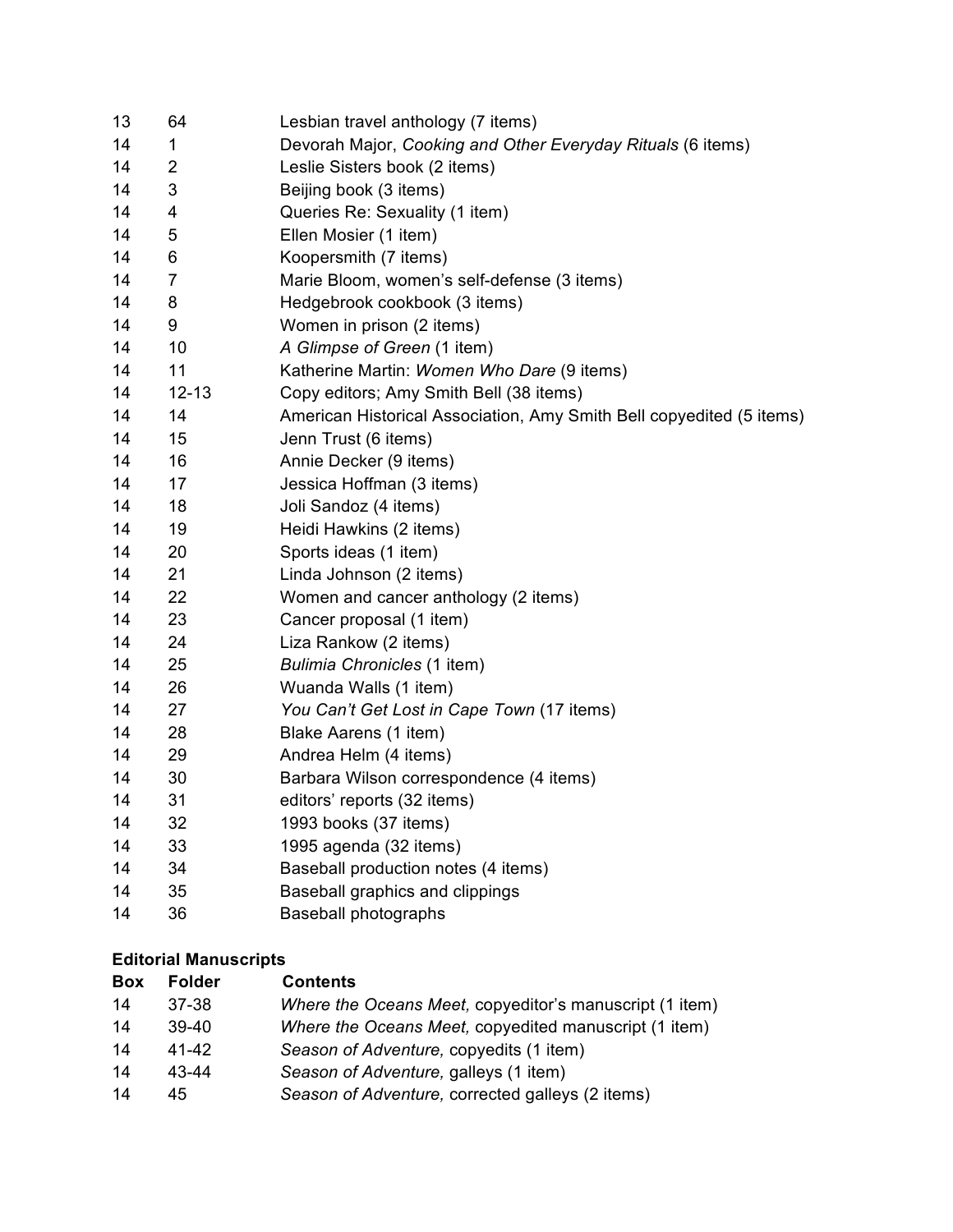| 14         | 46-48          | Everyday Acts, first draft, pre-copy edited (39 items)                                  |
|------------|----------------|-----------------------------------------------------------------------------------------|
| 14         | 49             | Everyday Acts, pre-copyedited manuscript (part 1 of 2)                                  |
| 15         | 1              | Everyday Acts, pre-copyedited manuscript (part 2 of 2)                                  |
| 15         | $2 - 4$        | Everyday Acts copyedited manuscript (25 items)                                          |
| 15         | $5-6$          | Surfergrrrls copyedited manuscript (39 items)                                           |
| 15         | $7-9$          | The Lesbian Parenting Book, Nancy Brandwein edits (17 items)                            |
| 15         | $10 - 12$      | The Lesbian Parenting Book, Faith Conlon edits (18 items)                               |
| 15         | $13 - 14$      | The Lesbian Parenting Book, pre-copyedited manuscript (14 items)                        |
| 15         | $15 - 17$      | The Lesbian Parenting Book, copyedited manuscript (24 items)                            |
| 15         | 18             | New Beginnings, Faith Conlon edits (1 item)                                             |
| 15         | 19             | New Beginnings, copyedited manuscript (1 item)                                          |
| 15         | 20             | New Beginnings, production copy (1 item)                                                |
| 15         | 21             | Dharma Girl, pre-copyedited manuscript (1 item)                                         |
| 16         | $\mathbf{1}$   | Dharma Girl, copyedited manuscript (1 item)                                             |
| 16         | $2 - 3$        | If You Had a Family, copyedited first draft (1 item)                                    |
| 16         | 4              | If You Had a Family, second round galleys (1 item)                                      |
| 16         | $5-6$          | Nowle's Passing, copyedited manuscript (1 item)                                         |
| 16         | $7 - 8$        | Solo, copyedits (22 items)                                                              |
| 16         | 9              | Robber's Wine, pre-copyedited manuscript (1 item)                                       |
| 16         | $10 - 11$      | Robber's Wine, final manuscript (1 item)                                                |
| 16         | $12 - 14$      | Wired Women, (41 items)                                                                 |
| 16         | 15             | Desert Sojourn, September 1999 (1 item)                                                 |
| 16         | 16             | Desert Sojourn, January 2000 (1 item)                                                   |
| 16         | 17             | Pilgrimage, September 1999 (1 item)                                                     |
| 16         | 18-19          | Wild Child, first round submissions (1 item)                                            |
| 16         | 20             | Wild Child, June 1999 (14 items)                                                        |
| 16         | 21             | Wild Child, final pre-copyedited manuscript (15 items)                                  |
|            |                | <b>Team Seal Meetings, Cancelled Anthologies, and Correspondence</b>                    |
| <b>Box</b> | <b>Folder</b>  | <b>Contents</b>                                                                         |
| 17         | $1 - 4$        | Team Seal meeting notes and supporting documents, 1998-2001                             |
| 17         | 5              | Asian Women's Anthology, project proposal and supporting documents,<br>ca. 1980s-90s    |
| 17         | 6              | Australian Adventure, correspondence regarding reissue, 1992                            |
| 17         | $\overline{7}$ | Balkan Women's Empowerment Project, correspondence and<br>supporting documents, 1989-92 |
| 17         | $8-9$          | Battered Asian Women Anthology, correspondence and supporting<br>Documents, 1989-92     |
| 17         | 10             | Belle Lettres: A Review of Books by Women, correspondence, 1990                         |
| 17         | 11             | Black Women and Incest Anthology, proposal and correspondence,<br>1990-91               |
| 17         | 12             | Julie Blackwomon, correspondence, 1993-94                                               |
| 17         | 13             | Black Youth Anthology, correspondence, 1990                                             |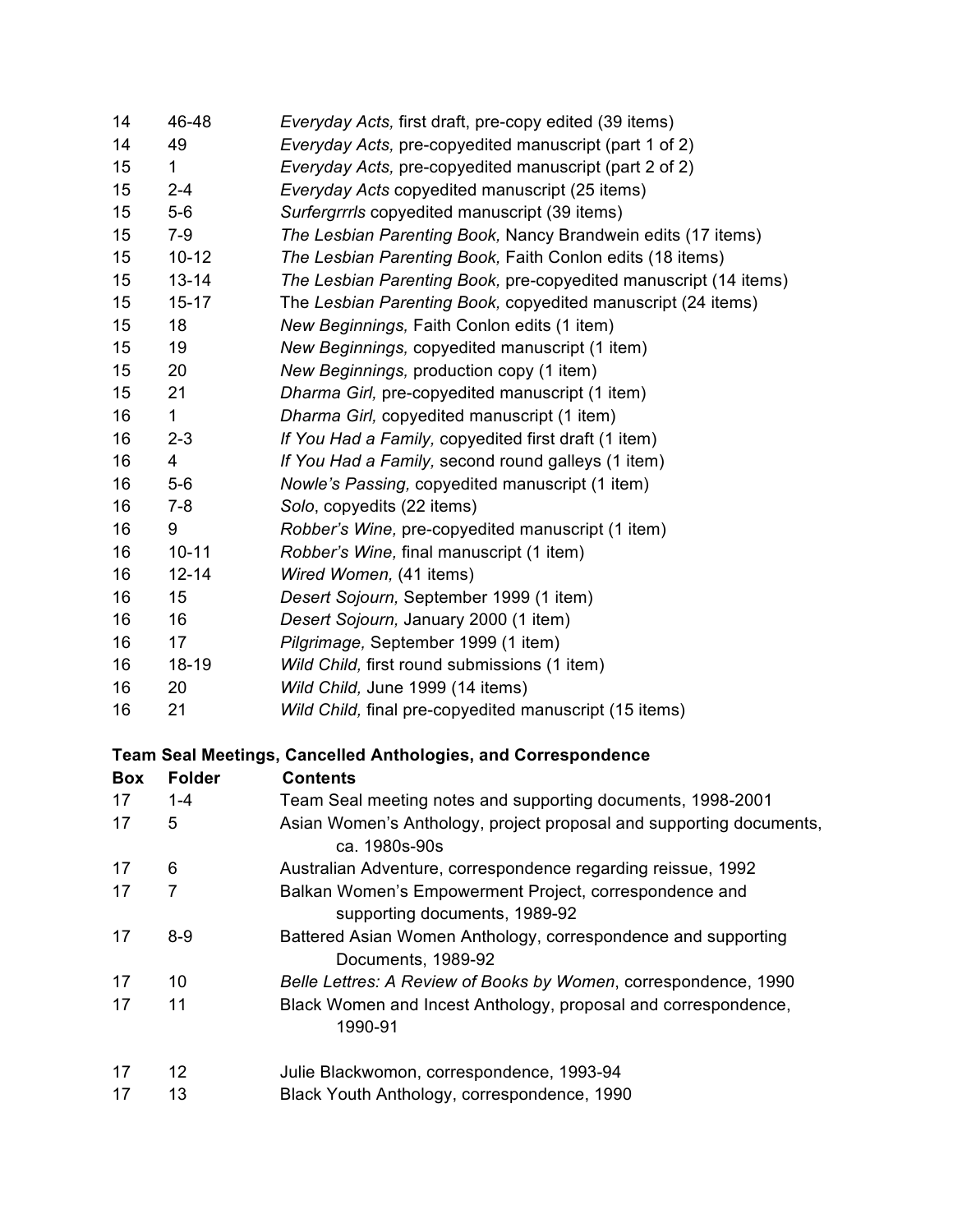| 17 | 14   | Curtis Brown and Associates, correspondence, 1987                                      |
|----|------|----------------------------------------------------------------------------------------|
| 17 | 15   | Marie Brown and Associates, correspondence, 1987-90                                    |
| 17 | 16   | Cancer Anthology, correspondence and supporting documents, 1995-96                     |
| 17 | 17   | Candy-Coated Cubans, correspondence, postcards, and supporting<br>documents, 1991      |
| 17 | 18   | Terri de la Peña, correspondence, 1992                                                 |
| 17 | 19   | Dirty Words, correspondence, 1988-89                                                   |
| 17 | 20   | Gay Siblings Anthology, correspondence and contracts, 1990-92                          |
| 17 | 21   | Gregory & Radice, Authors' Agents, correspondence, 1989                                |
| 17 | 22   | Kay Leigh Hagan, author correspondence, 1991                                           |
| 17 | 23   | Hollis Giammatteo, author correspondence, 1987-90                                      |
| 17 | 24   | International Battering Anthology, correspondence, clippings, booklet,<br>1986-90      |
| 17 | 25   | Israeli/Palestinian Women Project, correspondence and supporting<br>documents, 1988-90 |
| 17 | 26   | Terri Jewell, author correspondence, 1992                                              |
| 17 | 26.5 | Evelyn C. White, correspondence                                                        |
| 17 | 27   | Latina Health Anthology, correspondence, 1993                                          |
| 17 | 28   | Lavender Tapes: Spoken Audio Publisher of Lesbian Books on Tape,                       |
|    |      | correspondence and publicity, 1990                                                     |
| 17 | 29   | Lesbian Mystery Anthology, correspondence, 1992-93                                     |
| 17 | 30   | Literally Dreaming, editorial and correspondence, 1986-89                              |
| 17 | 31   | Literally Dreaming, contracts, 1988                                                    |
| 17 | 32   | Literally Dreaming, funding, 1988-90                                                   |
| 17 | 33   | Literally Dreaming, correspondence, 1987-90                                            |
| 17 | 34   | Litany for Jacintha, correspondence and editorial, 1989-91                             |
| 17 | 35   | Litany for Jacintha, agent correspondence, 1989-91                                     |
| 17 | 36   | Barbara Lowenstein Associates, Inc., correspondence, 1986-87                           |
| 17 | 37   | Paula Martinac, author correspondence, 1991-95                                         |
| 17 | 38   | Mejor Sola que Mal Acompañada, correspondence regarding audiobook,<br>1989-90          |
| 17 | 39   | Barbara Neely, author correspondence, 1986-88                                          |
| 17 | 40   | Pakistani Women Writers Anthology, correspondence, 1985-86                             |
| 17 | 41   | Potential authors, correspondence, 1988-92                                             |
| 17 | 42   | River Hags/Boatwomen of the Grand Canyon, correspondence, 1992-93                      |
| 17 | 43   | Sistertalk, correspondence and supporting documents, 1995                              |
| 17 | 44   | Barbara Smith, author correspondence and writings, 1987                                |
| 17 | 45   | Swimming Anthology, correspondence, supporting documents, and<br>writings, 1982-92     |
| 17 | 46   | Talking It Out, correspondence regarding audiobook, 1989-90                            |
| 17 | 47   | Village Voice Symposium, correspondence, 1990                                          |
| 17 | 48   | Voyages Out 3, correspondence and supporting documents, 1990-91                        |
| 17 | 49   | Wang Xiao-Ying, author correspondence and supporting documents,                        |